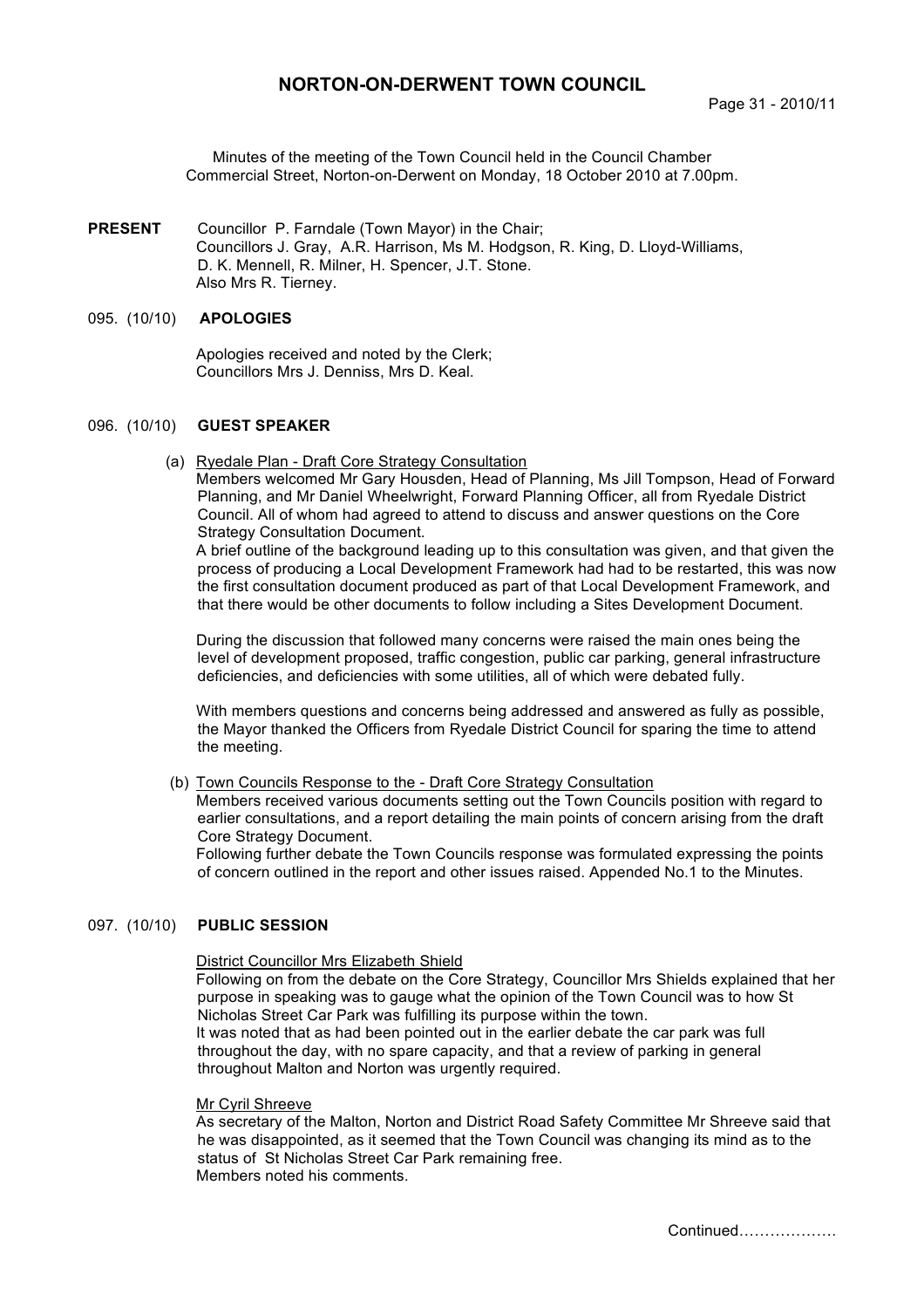### 098. (10/10) **DECLARATIONS OF INTEREST**

No declarations of interest made.

### 099. (10/10) **CONFIRMATION OF MINUTES**

 RESOLVED that the Minutes of the Town Council meeting held on Monday, 20 September 2010 (Minutes 078 to 094 inclusive) be confirmed and signed by the Chairman.

# 100. (10/10) **MATTERS ARISING FROM MINUTES 078 TO 094 INCLUSIVE**

(a) Minute 087(c) Highway Matters - Letter received from Mr Marr, North Yorkshire County Council Highways Manager, informing members that he will be replying directly to Mrs Monkman with regard to the footpaths in Scarborough Road. For information. Noted.

# 101. (10/10) **FINANCIAL MATTERS**

- (a) Accounts paid and for payment The Clerk reported that accounts nos. 107 to 117 inclusive, amounting to £53058.44, had been paid since the last meeting of the Council. RESOLVED that accounts nos. 118 to 122 inclusive, amounting to £2328.40 be paid. Cheques were drawn and signed accordingly.
- (b) Financial report The Clerk's financial report for the period 01.9.10 to 30.9.10 was received.
- (c) Budgetary monitoring The Clerk's report for the period ending 30 September 2010 was received.

## 102. (10/10) **PLANNING MATTERS**

- (a) Planning applications referred to the Town Council by Ryedale District Council, for comment and/or recommendation were dealt with as follows: -
- 10/01107/FUL Demolition of existing dwelling and erection of 2no. Three bedroom semi-detached dwellings with vehicular access, parking and amenity areas. 10 Plum Street, Norton. For N. Marwood. RESOLVED Recommend Approval subject to no adverse comments or objections being received from North Yorkshire Highways Department with regard to access.
- 10/01161/FUL Erection of 2no. three bedroom semi-detached dwellings, 2no. two bedroom semidetached dwellings and 1no. three bedroom detached dwelling with associated parking and amenity areas. Garages to the rear of Howe Road, Norton. For Yorkshire Housing (Mrs L Fargher) RESOLVED Recommend Approval.

10/01163/HOUSE Erection of single-storey attached garage with wc to side elevation and single-storey extension to rear. 141 Welham Road, Norton. For Mr & Mrs Mort. RESOLVED Recommend Approval.

Continued……………….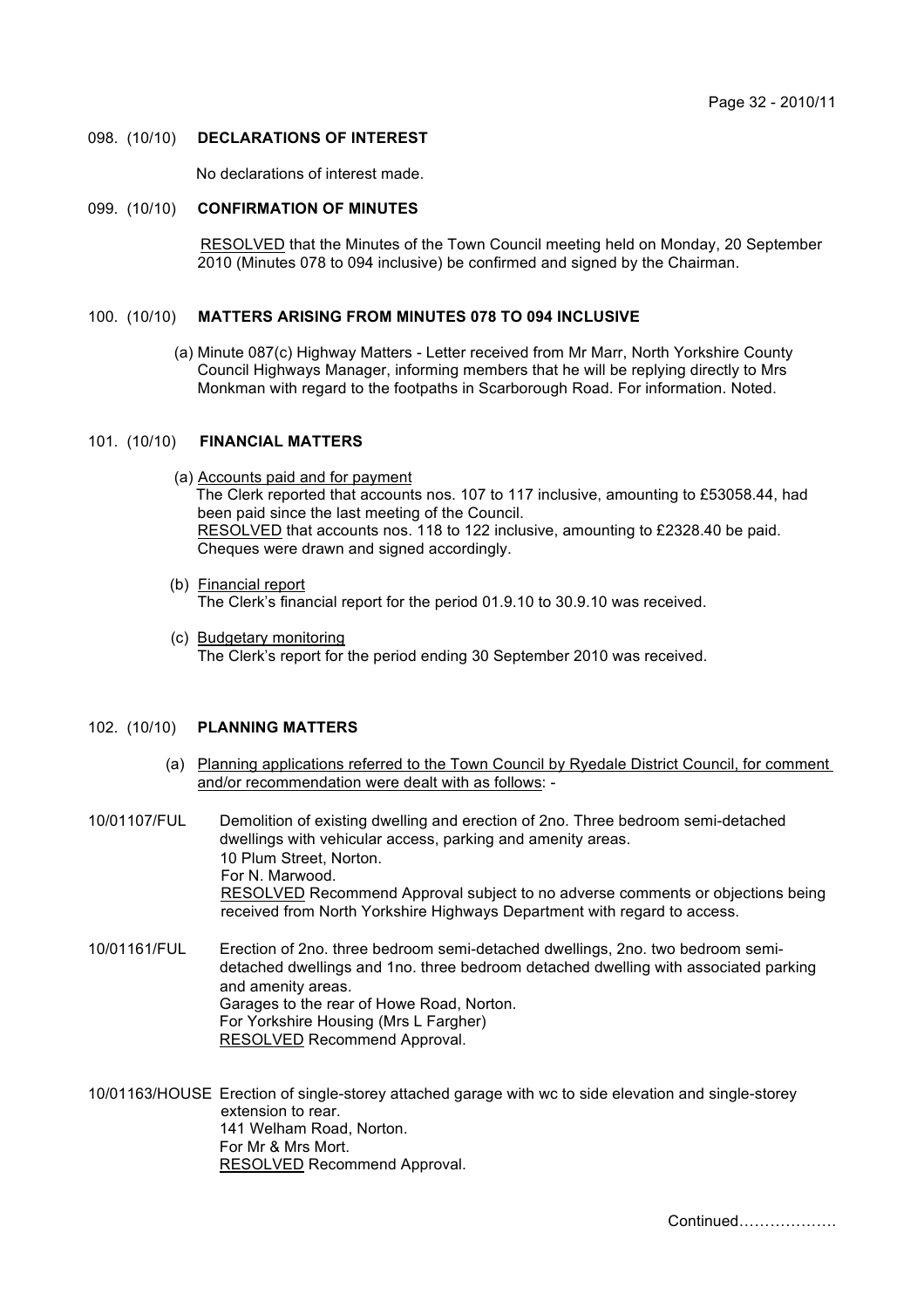- 102. (10/10) **PLANNING MATTERS** (continued)
	- (b) Planning decisions notified by Ryedale District Council:

Approved

- 10/00642/FUL Erection of 4no. Two bedroom semi-detached dwellings together with one garage attached to Plot One and a detached garage, parking spaces and amenity areas. Land at Builders Yard Langton Road, Norton.
- 10/00953/HOUSE Erection of single-storey extension to side. 1 Leat Close, Norton.
- 10/00972/HOUSE Erection of two-storey extension. 1 Clock Row, Norton.
- 10/00880/ADV Display of 2no. Internally-illuminated fascia signs, 2no. Non-illuminated directional signs and 1no. Internally-illuminated poster display unit. 4A Welham Road, Norton.

Appeal of Application Refusal

10/00612/HOUSE Erection of two-storey extension. 51 Park Road, Norton. Appeal determination due end of November 2010.

# 103. (10/10) **KING GEORGE'S PLAYING FIELD REDEVELOPMENT**

(a) Update on Re-development of the Play Area

Members received a verbal report on progress being made with the installation of the new play area, which detailed on going problems that required rectification especially the landscaping and the installation of the perimeter fence. It was then stated that assurances had been given by the developer that all problems would be rectified and only when the Council was happy would they consider the development complete.

Members noted the problems with concern.

(b) Update on CCTV System

Members received a report giving details of the requirements for the updating of the CCTV equipment to be installed on Bright Steels system. Appended 2. to the Minutes. RESOLVED to approve all the various elements for updating the coverage along with the new equipment. At an estimated cost of £4500.00 plus V.A.T.

# 104. (10/10) **HIGHWAY MATTERS**

Town Signs

The Clerk reported that there had been no progress made acquiring costings and locations for new town signs on both Scarborough Road and Welham Road. Noted.

## 105. (10/10) **CORRESPONDENCE**

 (a) Ryedale Safer Neighbourhood Team - Monthly Crime Statistics for September 1010, for Malton and Norton. For information. Noted

- (b) Malton, Norton and District Road Safety Committee Agenda and Minutes for Committee Meeting on Wednesday 20 October 2010 at 7.15pm in Norton Council Chamber. Copy available in the office. For information. Noted.
- (c) Ryedale Cameras in Action Agenda and Minutes for Management Committee Meeting on Wednesday 20 October 2010 at 6.00pm in the Council Chamber at Ryedale House. Copy available in the office. For information. Noted.

Continued……………….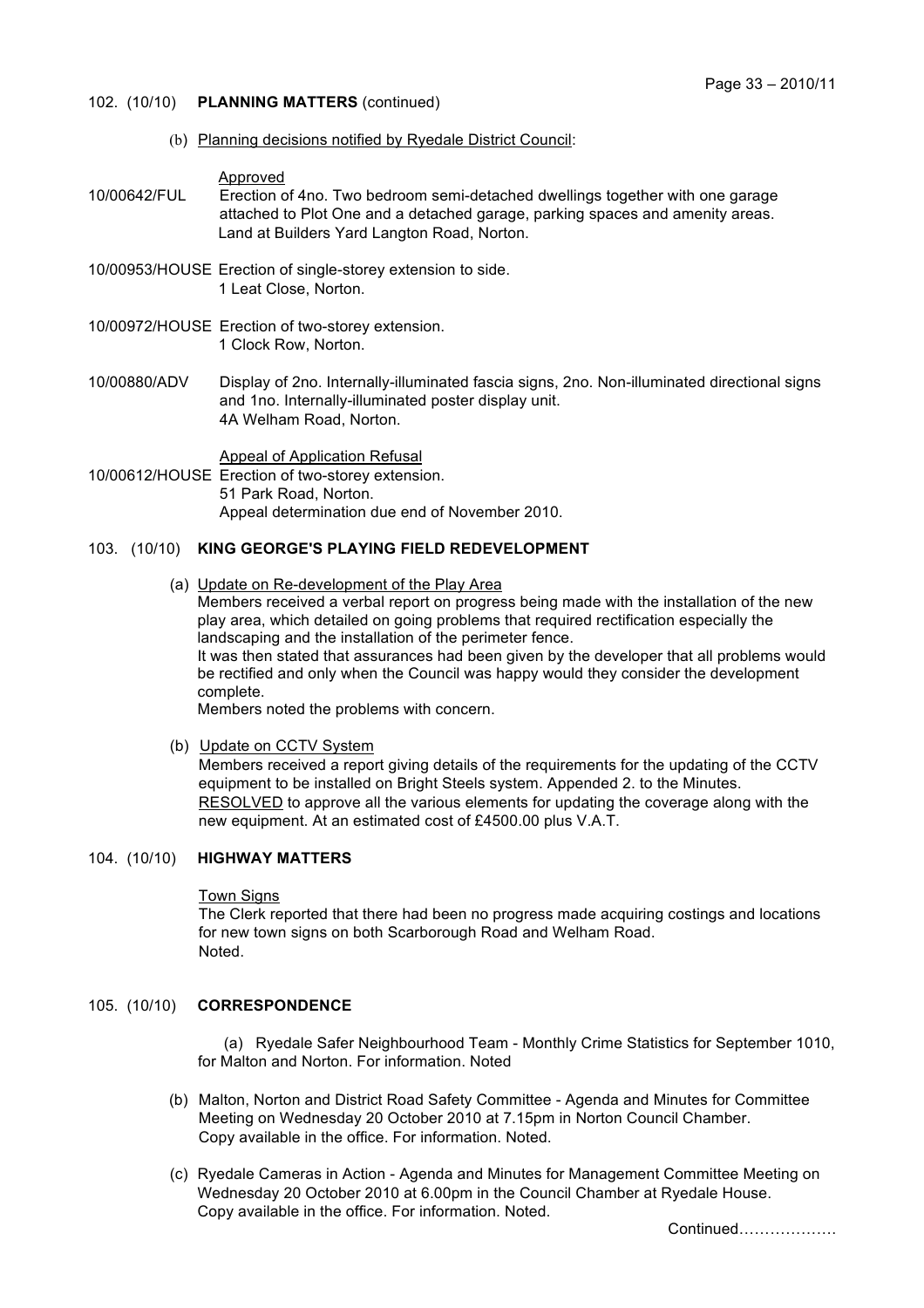# 105. (10/10) **CORRESPONDENCE** (continued)

- (d) Ryedale Cameras in Action Thank you contribution. Noted.
- (e) Town Criers Event (e) Thank you Grant. Noted. Ryedale District Council Chairman's Charity (a) Thank you Grant. Noted. Malton, Norton & District Road Safety Committee )Thank you Grant. Noted.

# 106. (10/10) **CLERK'S REPORT**

(a) Allerton Waste Recovery Park

 The Clerk reported on a public exhibition that was to be held on the proposals for a new waste treatment facility for North Yorkshire County Council and the City of York.

Public Exhibition to be held at Ryedale Indoor Bowls Centre, Norton. On Friday 22nd October 2010. To run from 9.00am to 6.00pm. For Information. noted.

(b) New Pavement Sweeper

Report from Mrs Beckie Bennett, Street Scene Manager for Ryedale District Council. Stating that over the next 3 weeks commencing Monday 18 October 2010 Streetscene were planning a programme to visit each town to bring the town centres up to a much improved standard that would then enable them to start scheduling the work programme for the sweeper.

Mr Keith Biggins, Streetscene Operations Manager would be contacting the Town Council shortly to discuss details of the plans and to coordinate the work.

Publicity for this "Five Towns Initiative" supported by Ryedale District Council was being planned with a draft press release being circulated to all councils for comment and a quote next week, there would also be an opportunity to attend a press call at Malton Depot. Details of the date and time would be provided with the press release. For information. Noted.

(c) Ryedale District Council - Parish Liaison Meeting

The Clerk reported the date for the Parish Liaison Meeting was scheduled for Wednesday 3 November 2010 at 7.00pm at Ryedale House. Agenda Items listed were: Christmas Waste Collection Arrangements Winter Maintenance Emergency planning for possible flooding.

If there were any other items members would like included the Clerk would inform Ryedale District Council, as well as informing them of who would be attending.

## 107. (10/10) **TOWN MAYOR/CHAIRMANS REPORT**

The Mayor reported on his attendance at:

| $\bullet$ |                                              | The Malton Museum -            |
|-----------|----------------------------------------------|--------------------------------|
| $\bullet$ | Accreditation.                               | Malton & Norton Area           |
| $\bullet$ | Partnership meeting, at Ryedale House.       | Planning Site Visit - Buckrose |
| $\bullet$ | House.                                       | Malton & Norton Community      |
| ٠         | Police Tier 2 CaP Meeting, at Ryedale House. | British Legion Poppy Appeal -  |
|           | Photo call.                                  |                                |

## 108. (10/10) **REPORTS OF REPRESENTATIVES ON OTHER ORGANISATIONS**

No Reports received.

## 109. (10/10) **MEMBERS' QUESTIONS**